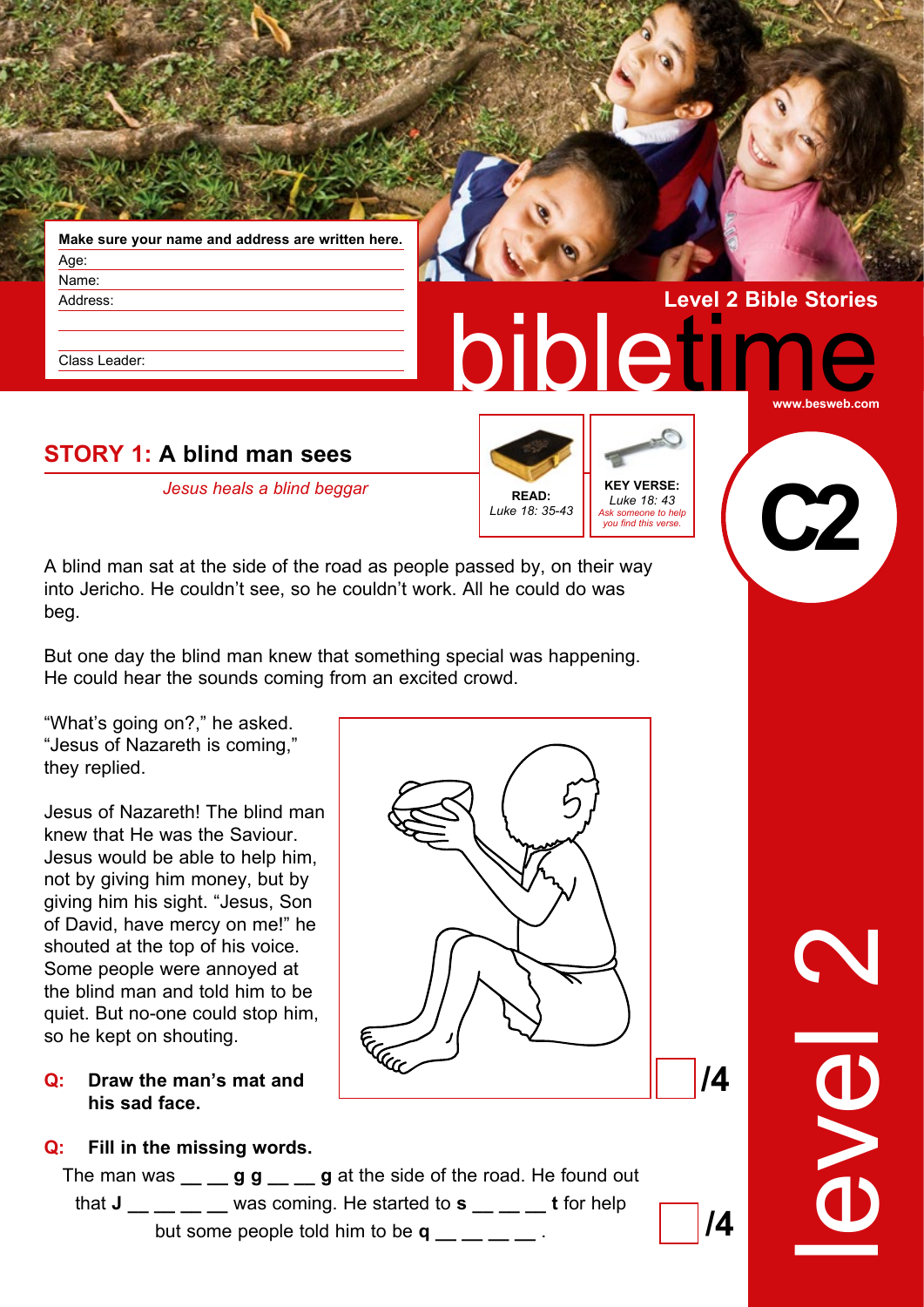Jesus heard him and knew that he needed help. He stopped and asked for the man to be brought to Him.



"What do you want me to do for you?" asked Jesus.

"Lord, I want to see," he replied.

Jesus was pleased that the blind man believed in Him. Jesus made him able to see – his faith in Jesus had healed him!

Immediately the man could see!

How amazed he must have been to look into Jesus' face and to know that, from now on, his life would be completely different. As Jesus moved along the road, the man followed Him, praising God for what had happened.

## **Q: Put a tick (**✓**) or a (**✗**) after each of the following statements.**



Christians believe that Jesus is willing to help them, when they "call out" to Him.

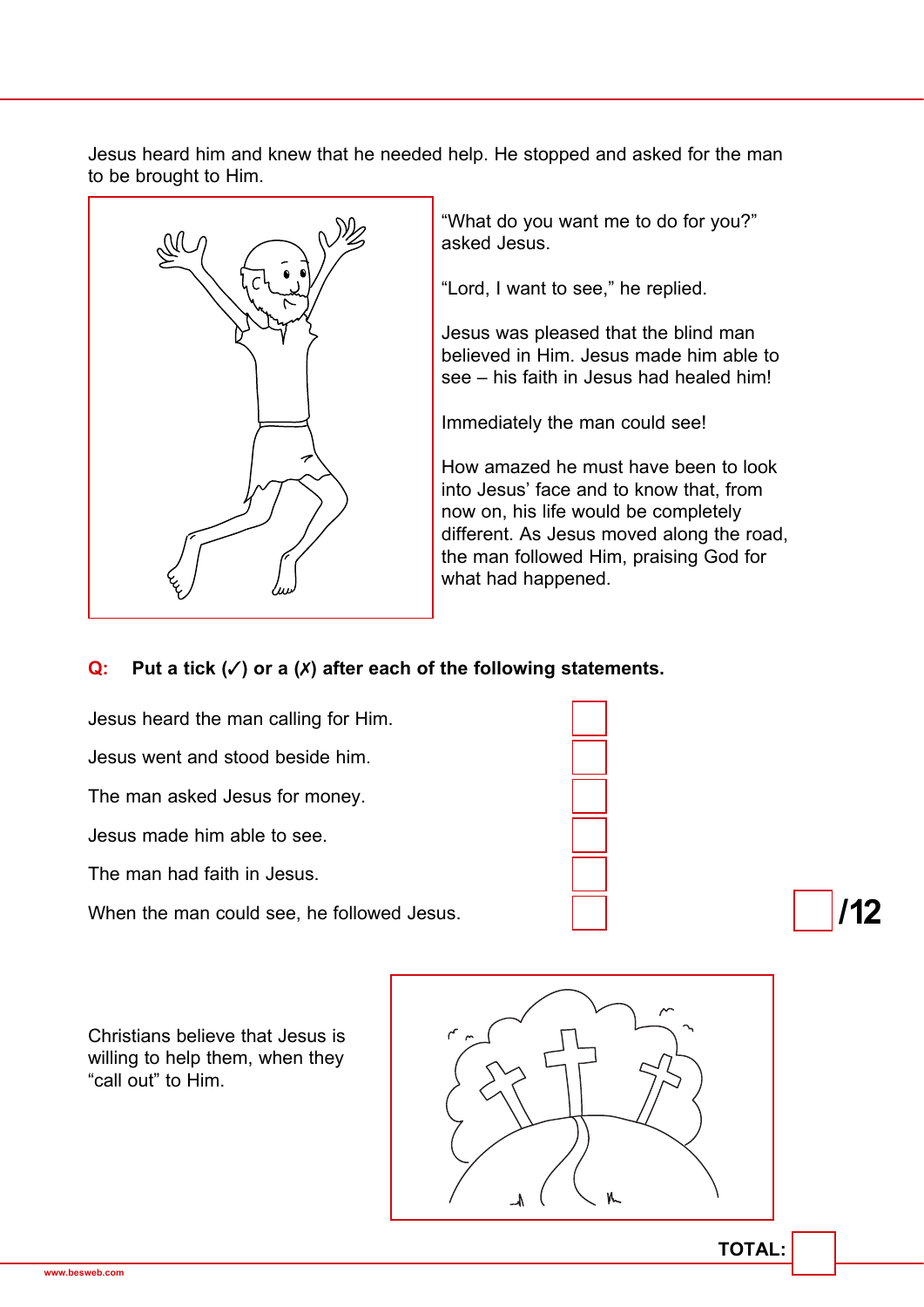

A large crowd of people was following Jesus. Jesus looked around and saw the size of the crowd. He knew that all these people would soon need to eat. It was a deserted place. Where would they be able to get food? Jesus already knew how He would feed them.



One of Jesus' disciples, Philip, tried to work out how much money it would take to feed the crowd. Then another disciple, Andrew, found a boy who had a lunch of five small loaves and two fish. Andrew couldn't see how they could be of any use among so many people.

# **Q: Draw a line from each disciple to what he was thinking.**

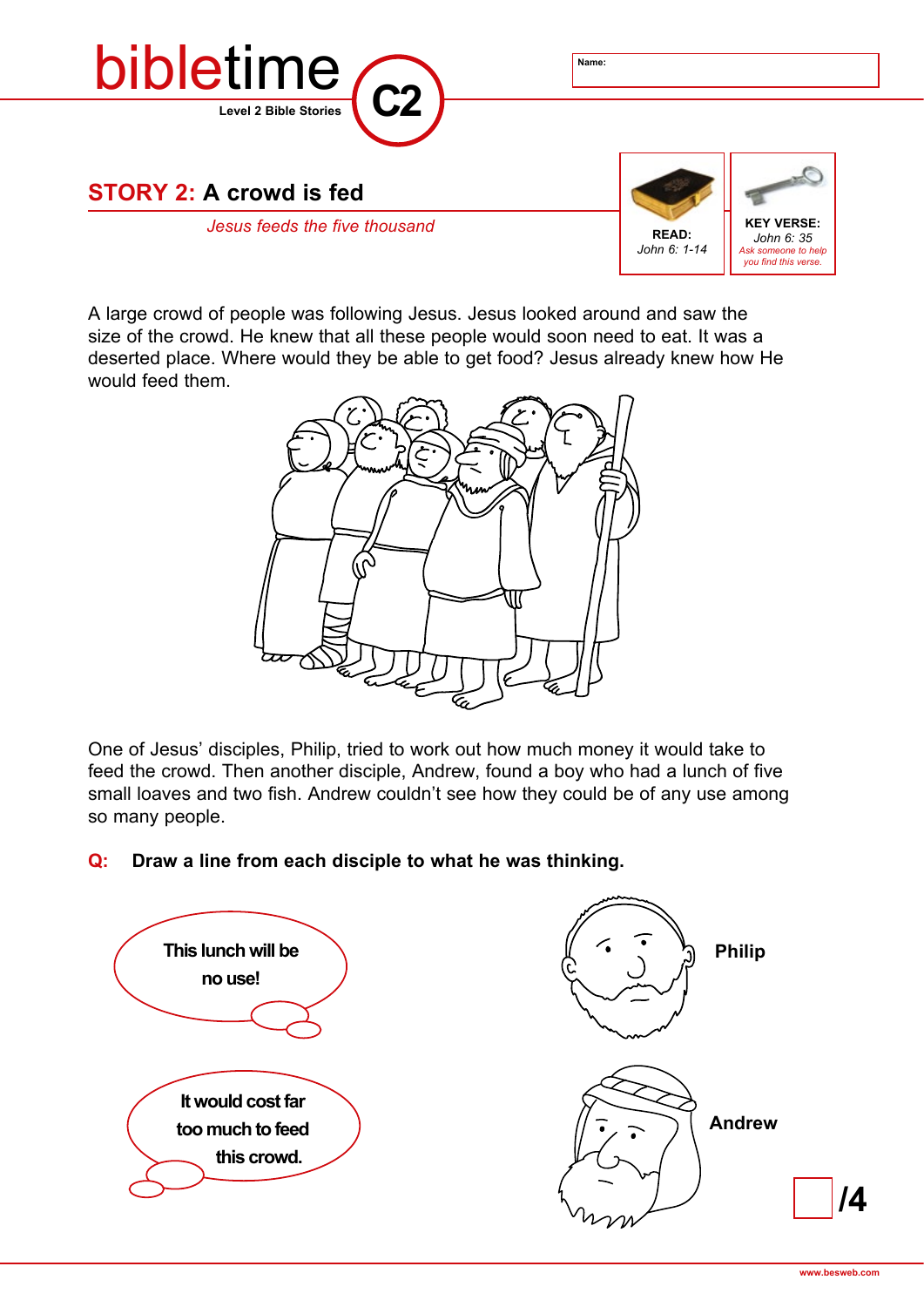**Q: Draw the rest of the food which the boy had in his lunch, and fill in the total numbers below.**





Only Jesus could meet the need of this hungry crowd.

He got everyone to sit down on the grass. There were 5000 men – and women and children, too. Then Jesus took the boy's five loaves and two fish and gave thanks to God for them.

The food was passed around – and there was so much that every single person had enough to eat! The Bible tells us that Jesus is the Creator of all things, so He had the power to make food for everyone.

When they had finished eating, Jesus asked the disciples to gather up any food that was left. Twelve baskets were filled! There had been more than enough and no one had gone hungry.

#### **Q: Draw a line between the beginnings and endings of the sentences.**

| The people sat        | of leftovers.        |
|-----------------------|----------------------|
| Jesus gave thanks     | on the grass.        |
| There was plenty      | for everyone.<br> /8 |
| There were 12 baskets | for the food.        |

As the people realised what had happened, they knew Jesus was no ordinary man. Later on, He explained to His disciples Who He really is.

#### **Q: Decorate the words of the Key Verse, which Jesus said.**



This new title for Jesus would remind them of how He had given them food for their bodies. It also teaches us that He can give everlasting life.

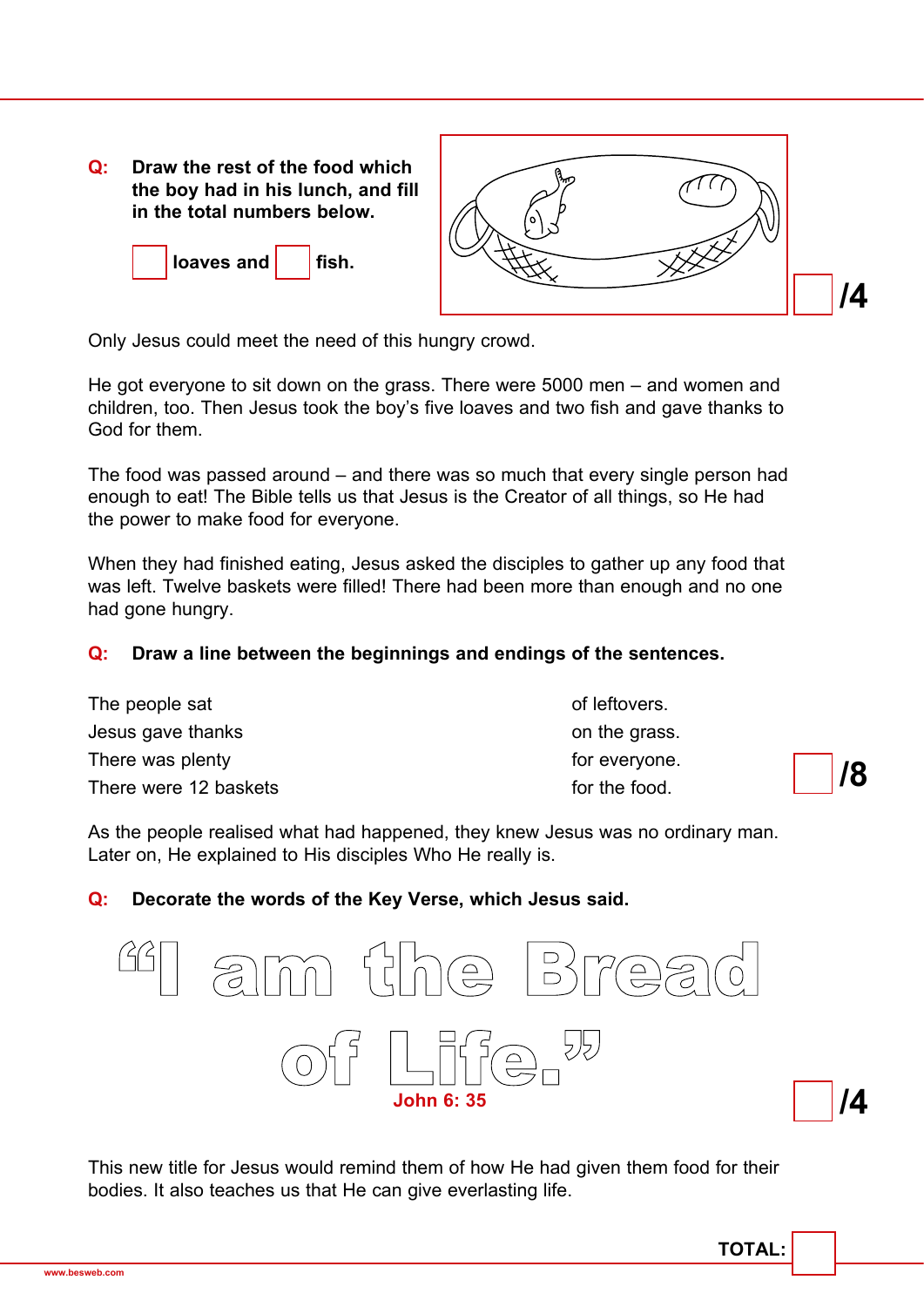

Each day he sat near the Pool of Bethesda with many other sick people. They were waiting and watching to see if the water in the pool ever bubbled. They believed that the first person to get into the water when this happened would be healed. It would have been very hard for the lame man to be first into the water, because he had nobody to help him.

### **/8 Q: Fill in the missing words.** 1. The man couldn't use his \_\_ \_\_ \_\_ \_\_ . 2. He hadn't walked for 38 \_\_ \_\_ \_\_ \_\_ \_\_ . 3. There were people at the pool. 4. The pool was called Then one day, Jesus came along. He stopped and talked to the lame man. "Do you want to get well?" Jesus asked. The man explained how he had no one to help him get into the water. "Get up, pick up your bed and walk," Jesus **1 L 2 A 3 M 4 E**

Normally this would have been impossible. But the lame man didn't stop to think about it. He just did what Jesus told him to and it worked! He was able to walk!

commanded.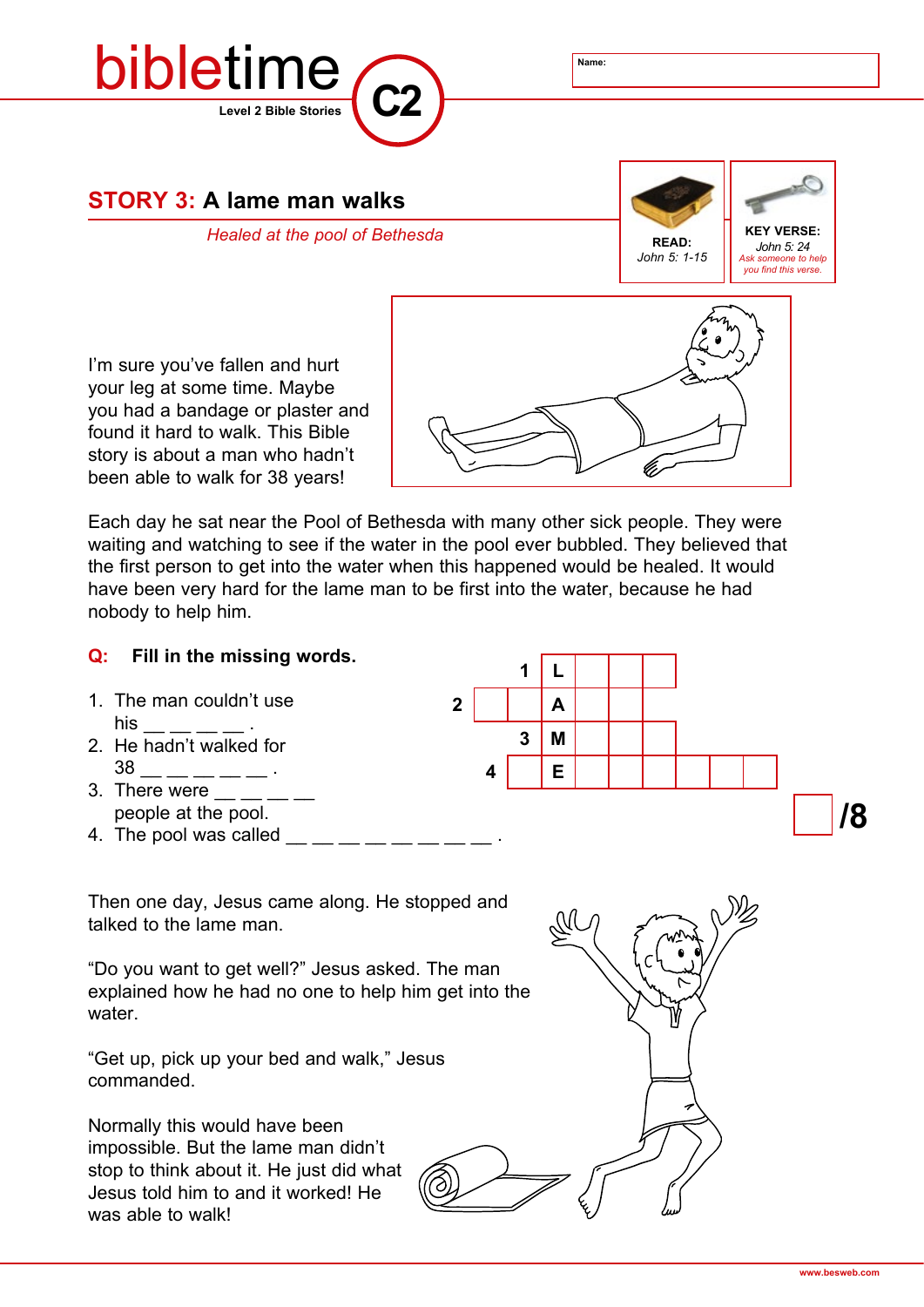How excited and happy he must have been as he realised that this was the start of a new life for him! He would never have to sit waiting at the pool again.



**Q: Number the three things that Jesus told the man to do in the right order. (1 - 3)**

**Q: Complete the man's face to show how he must have felt when Jesus healed him.**



**Q: Circle the word which describes how he must have felt.**



Although the man had been made better, he still didn't understand who Jesus was. Later on, Jesus met him again in the Temple. This time Jesus told him to stop sinning. The man needed his sins to be forgiven and only Jesus could do this.

**/2**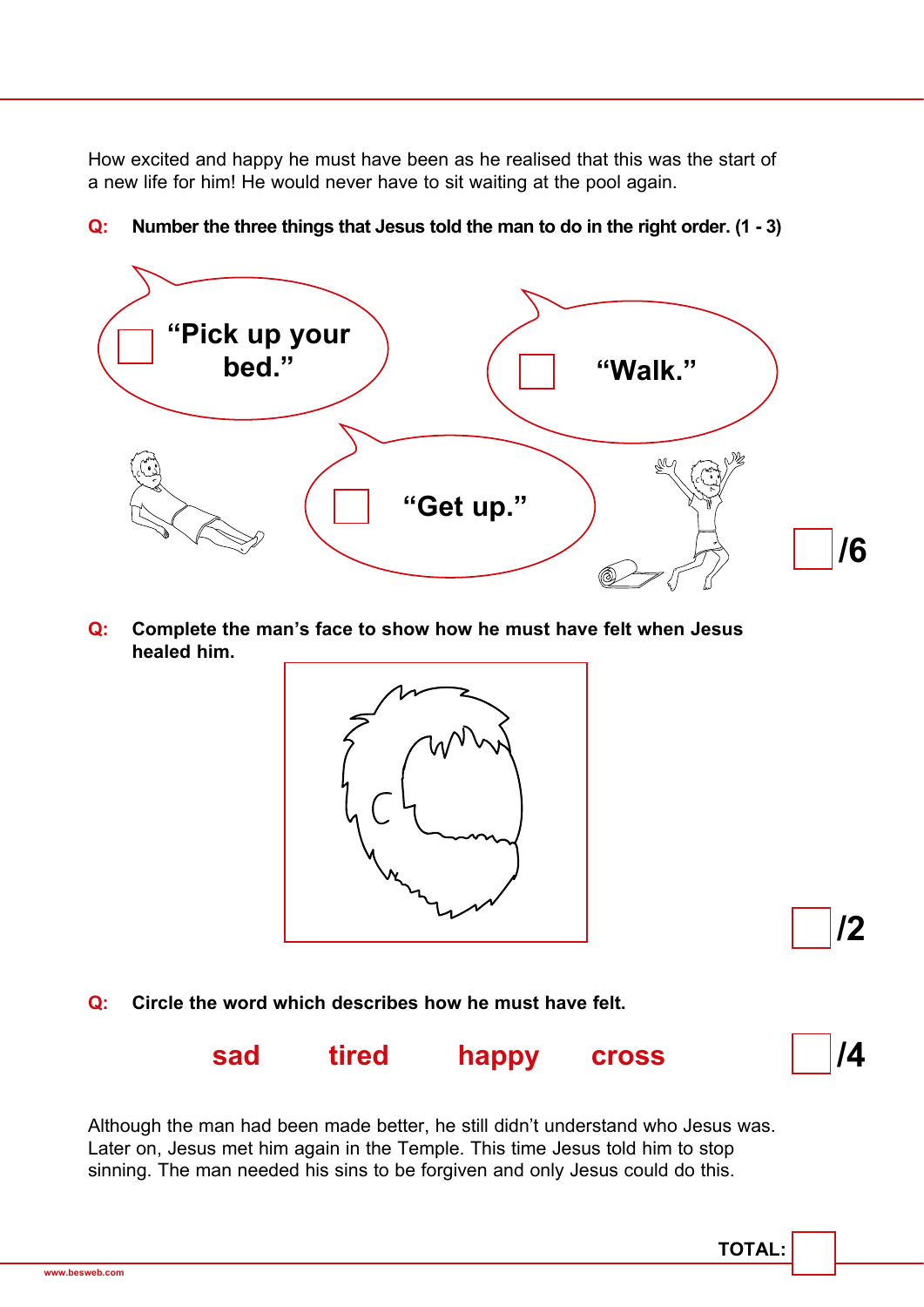



**STORY 4: A dead girl lives!**

*Jesus heals Jairus' daughter* **KEY VERSE:** 



*Mark 5: 42 Ask someone to help you find this verse.*

Jairus was a very important man in the town where he lived. His daughter, who was just 12 years old, was very ill, but nobody could help her. Then he thought of Jesus. He could heal people!

As quickly as he could, Jairus pushed through the crowd until he found Jesus. Falling at His feet, he asked Him to come and make his daughter better. Jesus could see how sad Jairus was, so He set off for his house.

**Q:** Who was ill? Jairus'

#### **Q:** Who did Jairus go and find?

While they were still on their way, some men from Jairus' house brought bad news. "Your daughter is dead," they said. "You needn't bother Jesus any more." Jairus must have felt very upset as he realised that Jesus' visit was too late. But Jesus still gave Jairus hope that all would be well. "Don't be afraid, only believe," He told Jairus.



Soon they arrived at the house where a crowd of people had already gathered to mourn the girl's death. Jesus took the girl's parents, with three of His disciples, into the room where she was. Gently, He took the girl's hand and told her to get up. To everyone's amazement, the girl stood up and walked around!

Then they gave her some food to eat. How happy Jairus must have been that Jesus had come with him and had given his daughter back her life!

**/4**